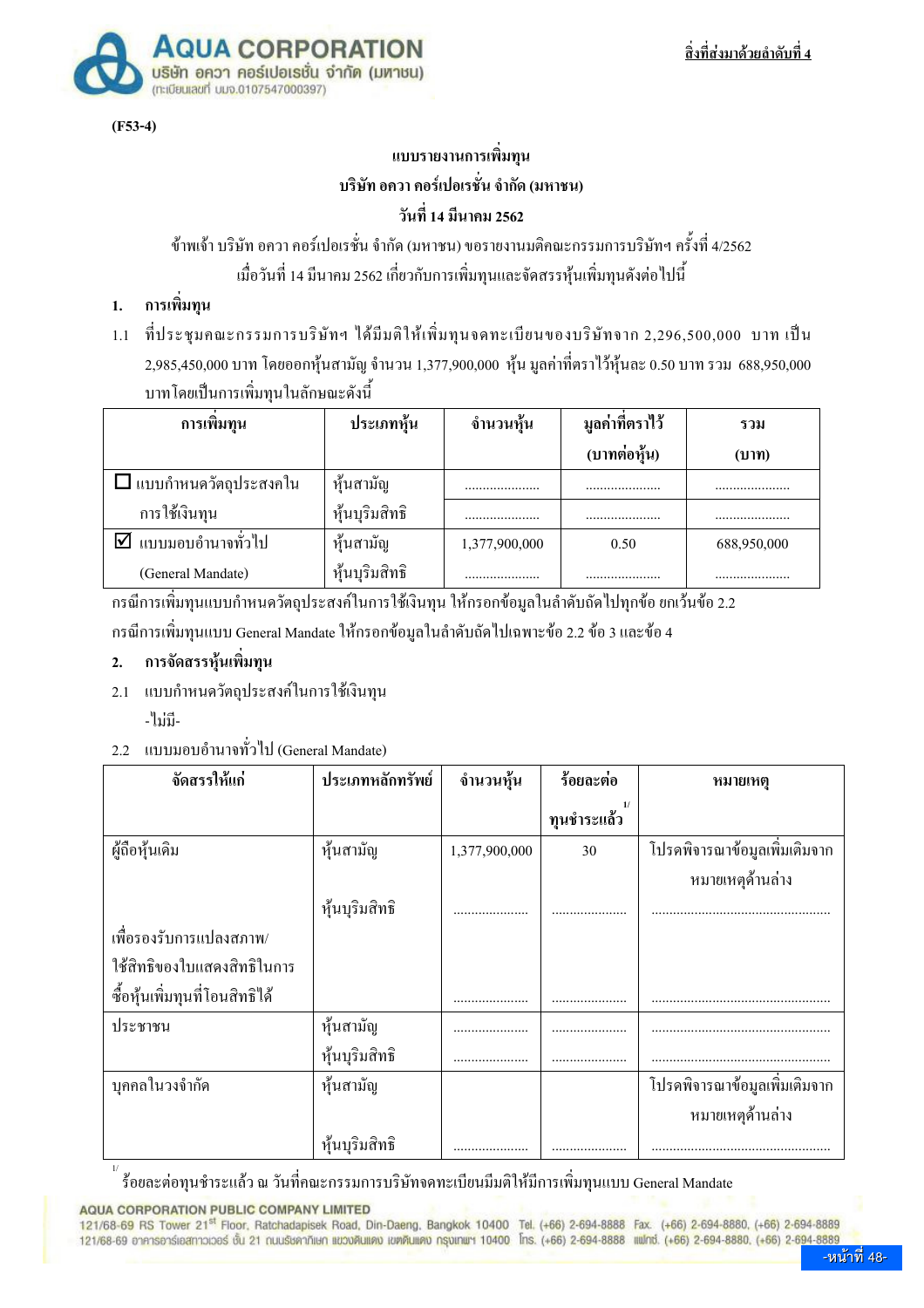

### หมายเหต

มอบหมายให้คณะกรรมการของบริษัท และ/หรือกรรมการที่มีอำนาจลงนามของบริษัท มีอำนาจพิจารณากำหนด ้วัตถุประสงค์ในการออกและเสนอขายหุ้นสามัญเพิ่มทุน รายละเอียด และเงื่อนไขอื่นๆ ที่เกี่ยวข้องกับการออกและเสนอขาย ้ห้นสามัญเพิ่มทน รวมทั้งลงนามในเอกสาร และสัญญาต่างๆ ที่เกี่ยวข้อง รวมทั้งคำเนินการต่างๆ อันจำเป็นและสมควรที่ ้เกี่ยวเนื่องกับการออกและเสนอขายหุ้นสามัญเพิ่มทุนในครั้งนี้ โดยรวมถึงการนำหุ้นสามัญเพิ่มทุนเข้าจดทะเบียนเป็น หลักทรัพย์จดทะเบียนในตลาดหลักทรัพย์แห่งประเทศไทย โดย จัดสรรห้นสามัณเพิ่มทนจำนวนไม่เกิน 1.377.900.000 ห้น เพื่อเสนอขายให้แก่ผู้ถือหุ้นเดิมของบริษัทตามสัดส่วนการถือหุ้น (Right Offering: RO)

#### ี กำหนดวันประชมสามัฌผู้ถือห้นเพื่อขออนมัติการเพิ่มทนและจัดสรรห้นเพิ่มทน  $3.$

้กำหนดวันประชุมสามัญผู้ถือหุ้น ประจำปี 2562 ในวันจันทร์ ที่ 22 เมษายน 2562 เวลา 14.00 น. ณ ห้องแพลทตินั่ม ์ชั้น 3 โรงแรมแกรนด์ เมอร์เคียว บางกอก ฟอร์จูน ตั้งอยู่เลขที่ 1 ถนนรัชดาภิเษก ฟอร์จูนทาวน์เขตดินแดง กรุงเทพมหานคร 10400 โดยกำหนดรายชื่อผู้ถือหุ้นที่มีสิทธิในการเข้าร่วมประชุมสามัญผู้ถือหุ้นประจำปี 2562 ในวันที่ 29 มีนาคม 2562 (Record date)

ิ การขออนฌาตเพิ่มทน/จัดสรรห้นเพิ่มทน ต่อหน่วยงานราชการที่เกี่ยวข้อง และเงื่อนไข การขออนฌาต (ถ้ามี)  $\overline{4}$ .

้ บริษัทฯ จะคำเนินการขึ้นคำขอจคทะเบียนเพิ่มทนจคทะเบียนและจคทะเบียนเปลี่ยนแปลงทนที่เรียกชำระแล้วกับ ้ กรมพัฒนาธรกิจการค้ำ กระทรวงพาณิชย์ และนำห้นสามัณเพิ่มทนที่ออกใหม่เข้าจคทะเบียนเป็นหลักทรัพย์จคทะเบียนใน ็ตลาดหลักทรัพย์แห่งประเทศไทยต่อไป

วัตถุประสงค์ของการเพิ่มทุน และการใช้เงินทุนในส่วนที่เพิ่ม  $5.$ 

เป็นแหล่งเงินทุนเพื่อใช้ในการลงทุนและเป็นเงินทุนหมุนเวียนของบริษัทและบริษัทย่อย

#### ประโยชน์ที่บริษัทจะพึงได้รับจากการเพิ่มทุน/จัดสรรหุ้นเพิ่มทุน 6.

่ 6.1 เพิ่มความคล่องตัว รวดเร็วในการระดมทุน ทันต่อภาวะตลาดหุ้นและปัจจัยแวดล้อมที่เปลี่ยนแปลงอย่างรวดเร็ว 6.2 ลดขั้นตอนและระขะเวลาดำเนินการได้ 4-10 สัปดาห์ เนื่องจากไม่ต้องจัดประชมผู้ถือห้นเพื่อขออนมัติเพิ่มทน 6.3 ลดภาระค่าใช้จ่ายในการจัดประชมผู้ถือห้นเพื่อขออนมัติเพิ่มทนทกครั้งที่ต้องการระดมทน 6.4 เพิ่มทางเลือกของการระดมทุน

#### ประโยชน์ที่ผู้ถือหุ้นจะพึงได้รับจากการเพิ่มทุน/จัดสรรหุ้นเพิ่มทุน 7.

่ 7.1 บริษัทมีเงินทุนหมุนเวียนทันต่อความต้องการและสภาวะการณ์ที่เหมาะสมสร้างผลตอบแทนให้ผู้ถือหุ้น

7.2 ใด้รับความค้มครองอย่างเพียงพอ เนื่องจากมีเกณฑ์กำหนดเงื่อน ใงการเพิ่มทนแบบ General Mandate ่ 7.3 สามารถประมาณการ Dilution Effect ที่อาจเกิดขึ้นภายใน 1 ปี

้รายละเอียดอื่นใดที่จำเป็นสำหรับผู้ถือหุ้นเพื่อใช้ประกอบการตัดสินใจในการอนุมัติการเพิ่มทุน/จัดสรรหุ้นเพิ่มทุน 8. -ไม่ถี-

#### ี่ ตารางระยะเวลาการดำเนินการในกรณีที่คณะกรรมการบริษัทมีมติให้เพิ่มทน/จัดสรรหันเพิ่มทน  $9<sub>1</sub>$

| ลำดับ | ข้นตอนการคำเนินการ                                                              | วัน เดือน ปี               |
|-------|---------------------------------------------------------------------------------|----------------------------|
|       | วันประชุมคณะกรรมการบริษัทฯ ครั้งที่ 4/2562 เพื่ออนุมัติจัดสรรหุ้นสามัญเพิ่มทุน  | 14 มีนาคม 2562             |
| 2     | ้กำหนดรายชื่อผู้ถือหุ้นที่มีสิทธิในการเข้าร่วมประชุมสามัญผู้ถือหุ้นประจำปี 2562 | 29 มีนาคม 2562             |
|       | ในวันที่ 29 มีนาคม 2562 (Record date)                                           | (Record date)              |
| 3     | วันประชุมสามัญผู้ถือหุ้น ประจำปี 2562                                           | 22 เมษายน 2562             |
| 4     | จดทะเบียนเพิ่มทุนจดทะเบียนกับกระทรวงพาณิชย์                                     | ึ ภายใน 14 วันนับแต่วันที่ |
|       |                                                                                 | ประชุมผู้ถือหุ้นมีมติ      |

**AQUA CORPORATION PUBLIC COMPANY LIMITED** 

121/68-69 RS Tower 21<sup>st</sup> Floor, Ratchadapisek Road, Din-Daeng, Bangkok 10400 Tel. (+66) 2-694-8888 Fax. (+66) 2-694-8880, (+66) 2-694-8889 121/68-69 อาคารอาร์เอสทาวเวอร์ ชั้น 21 กุมบริษฎาภิเษก แขวงดินแดง เขตดินแดง กรุงเทพฯ 10400 โทร. (+66) 2-694-8888 แฟทซ์. (+66) 2-694-8880. (+66) 2-694-8889